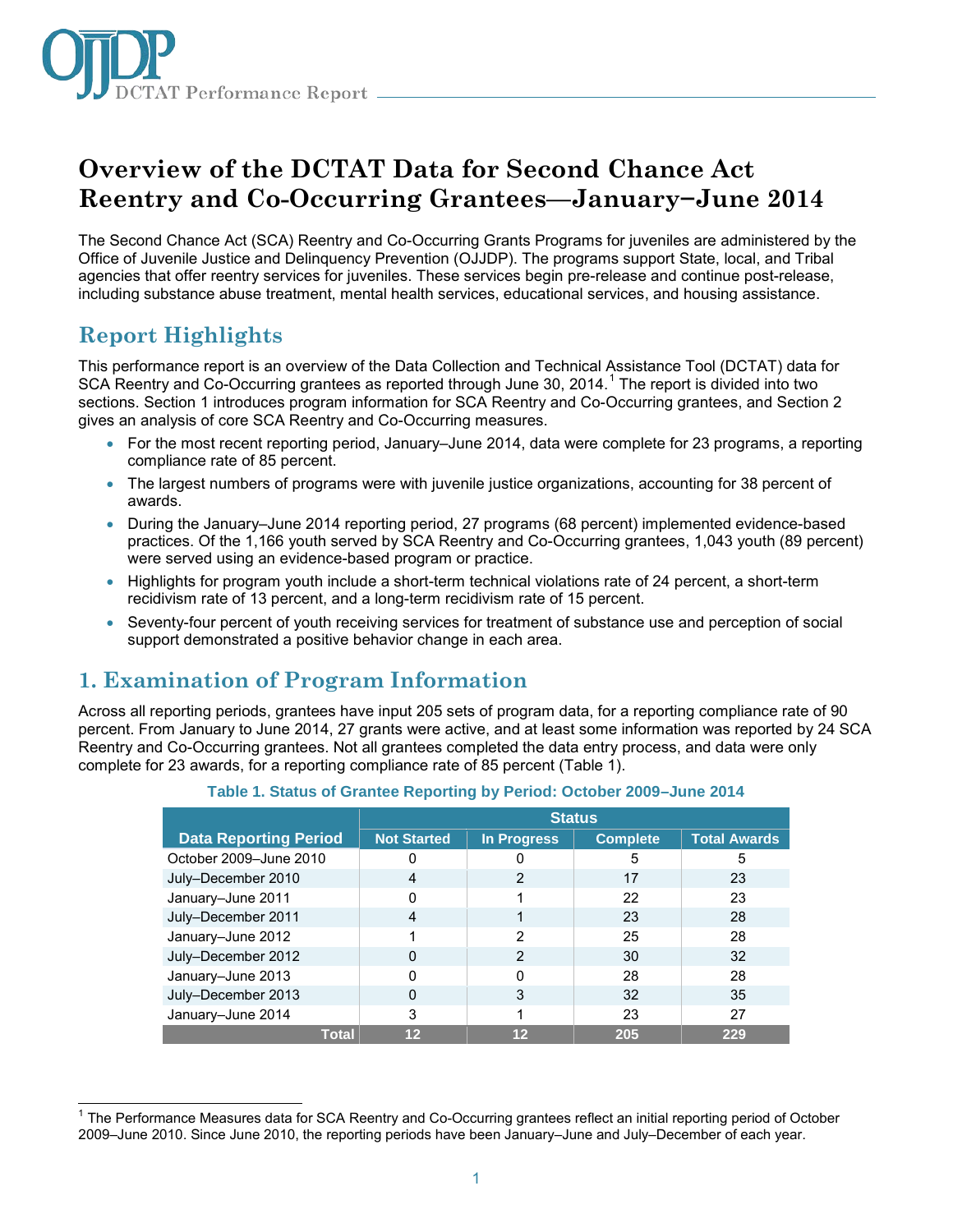Table 2 presents aggregate demographic data for January 2013 to June 2014. More specifically, the numbers in Table 2 represent the population actually served by SCA Reentry and Co-Occurring grantees during the project period. There have been slight variations in the population served across reporting periods due to a fluctuation in the total number of grantees and subgrantees. Targeted services include any approaches specifically designed to meet the needs of the intended population (e.g., gender-specific, culturally based, and developmentally appropriate services).

#### **Table 2. Grantees Serving Target Populations: January 2013–June 2014**

|                                               | <b>Grantees Serving Group During Project Period</b> |                    |                         |
|-----------------------------------------------|-----------------------------------------------------|--------------------|-------------------------|
| <b>Population</b>                             | January-June 2013                                   | July-December 2013 | January-June 2014       |
| <b>Race/Ethnicity</b>                         |                                                     |                    |                         |
| American Indian/Alaska Native                 | 11                                                  | 13                 | 10                      |
| Asian                                         | 12                                                  | 9                  | $\overline{7}$          |
| <b>Black/African American</b>                 | 27                                                  | 26                 | 23                      |
| Hispanic or Latino (of Any Race)              | 25                                                  | 24                 | 21                      |
| Native Hawaiian and Other Pacific<br>Islander | 5                                                   | 8                  | 7                       |
| Other Race                                    | $\boldsymbol{9}$                                    | 11                 | 9                       |
| White/Caucasian                               | 19                                                  | 18                 | 15                      |
| Caucasian/Non-Latino                          | 14                                                  | 14                 | 13                      |
| Youth Population Not Served Directly          | $\mathbf{1}$                                        | 3                  | 4                       |
| <b>Justice System Status</b>                  |                                                     |                    |                         |
| At-Risk Population (No Prior Offense)         | 3                                                   | $\overline{4}$     | 3                       |
| <b>First Time Offenders</b>                   | 16                                                  | 15                 | 13                      |
| <b>Repeat Offenders</b>                       | 28                                                  | 27                 | 23                      |
| Sex Offenders                                 | 14                                                  | 14                 | 11                      |
| <b>Status Offenders</b>                       | 5                                                   | 6                  | 5                       |
| <b>Violent Offenders</b>                      | 22                                                  | 21                 | 18                      |
| Youth Population Not Served Directly          | $\overline{2}$                                      | 4                  | 5                       |
| Gender                                        |                                                     |                    |                         |
| Male                                          | 28                                                  | 28                 | 23                      |
| Female                                        | 26                                                  | 25                 | 21                      |
| Youth Population Not Served Directly          | $\mathbf{1}$                                        | 3                  | $\overline{\mathbf{4}}$ |
| Age                                           |                                                     |                    |                         |
| $0 - 10$                                      | $\mathbf 0$                                         | $\mathbf 0$        | $\mathbf 0$             |
| $11 - 18$                                     | 29                                                  | 28                 | 23                      |
| Over 18                                       | 13                                                  | 11                 | 10                      |
| Youth Population Not Served Directly          | $\mathbf{1}$                                        | 3                  | 4                       |
| <b>Geographic Area</b>                        |                                                     |                    |                         |
| Rural                                         | $\boldsymbol{9}$                                    | 8                  | 8                       |
| Suburban                                      | 15                                                  | 14                 | 12                      |
| Tribal                                        | 3                                                   | $\overline{4}$     | 3                       |
| Urban                                         | 25                                                  | 23                 | 21                      |
| Youth Population Not Served Directly          | 1                                                   | 3                  | 4                       |
| <b>Other</b>                                  |                                                     |                    |                         |
| Mental Health                                 | 28                                                  | 28                 | 24                      |
| Substance Abuse                               | 28                                                  | 28                 | 24                      |
| Truant/Dropout                                | 21                                                  | 21                 | 18                      |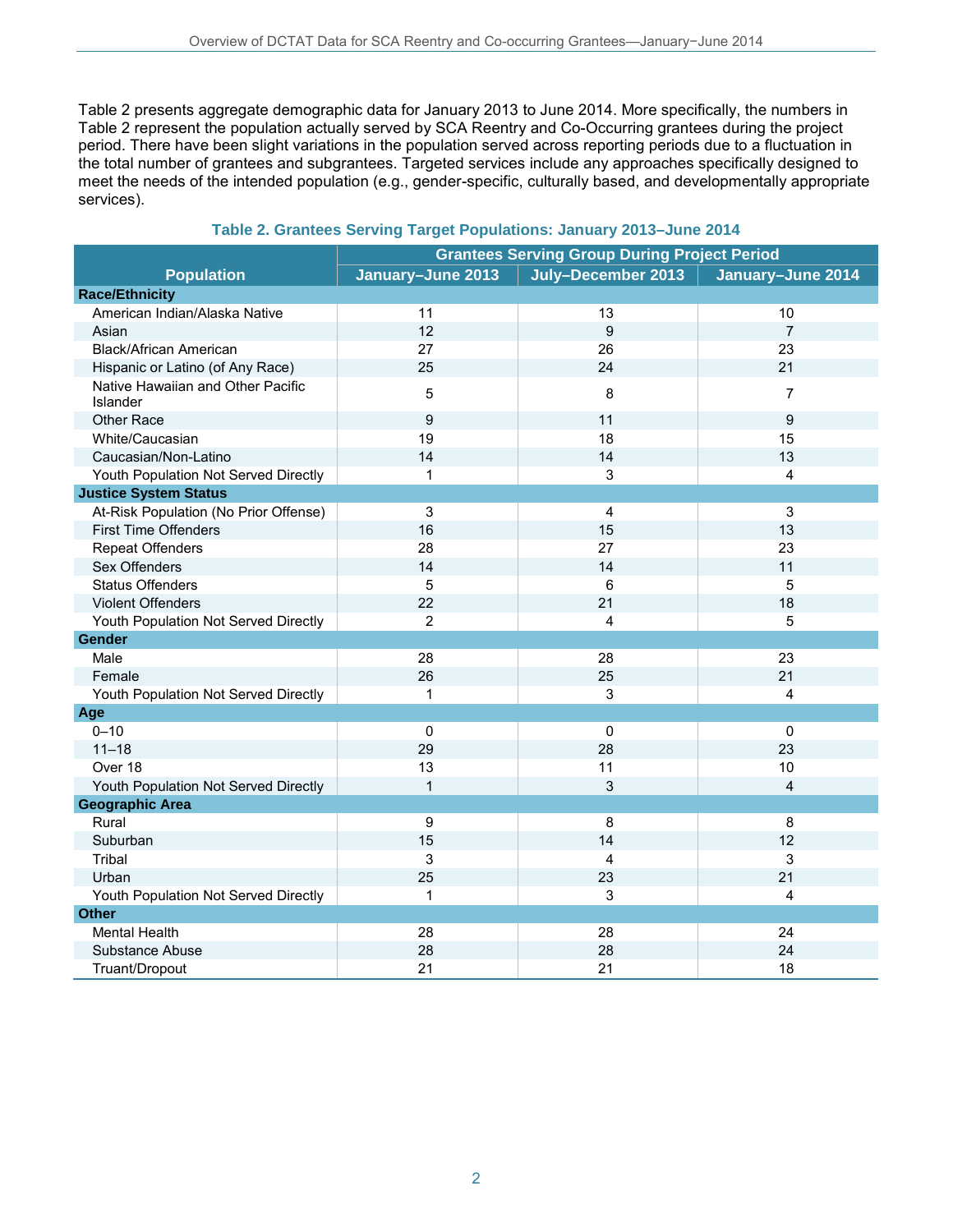### *1.1 Evidence-Based Programming and Funding Information*

During the January–June 2014 reporting period, approximately 75 percent (\$14,577,707) of Federal funds were being spent by active SCA grantees who had implemented evidence-based programs and practices (Figure 1). This percentage includes those with a data entry status of either "in progress" or "complete."

Fvidence-Based Programs and<br>Programs and ■No (\$4,987,847)<br>■Yes (\$14,577,707) 25% 75%

**Figure 1. Grant Funds for Evidence-Based Programs and Practices: January–June 2014**

Many SCA Reentry and Co-Occurring grantees and subgrantees are implementing evidence-based practices. During the January–June 2014 reporting period, 27 programs (68 percent) implemented such practices (Figure 2). In addition, the majority of SCA Reentry and Co-Occurring grantees reported offering a combination of pre- and post-release services.



**Figure 2. Evidence-Based Practices and Programs by Reporting Period: October 2009–June 2014**

**Reporting Period**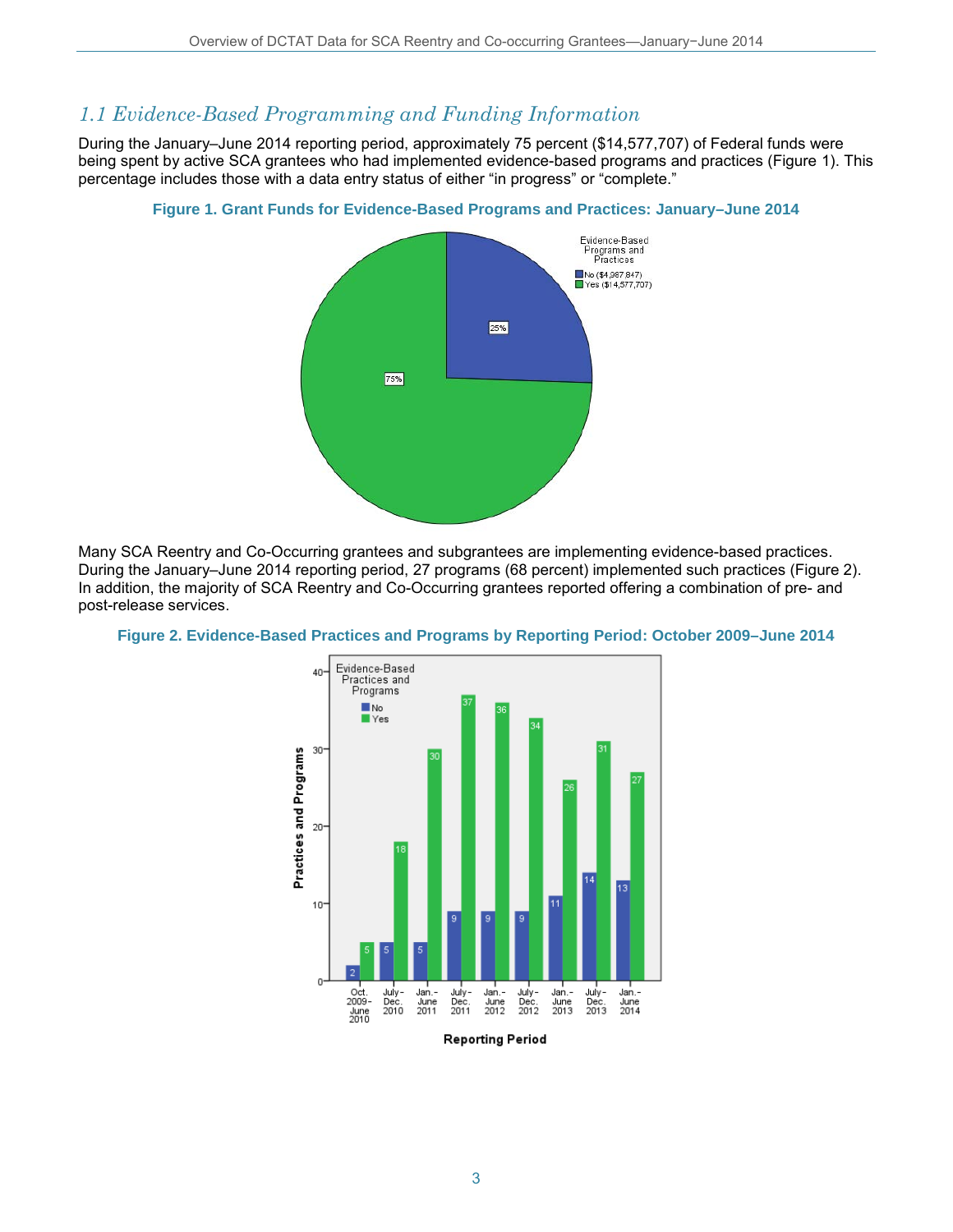### *1.2 Analysis of Baseline Recidivism Data*

The baseline measures were established by OJJDP so that each grantee can report on the level of activity before the start of the OJJDP SCA Reentry and Co-Occurring award. Grantees are only asked to answer these questions during their first reporting period, regardless of whether they have award activity to report.

Analysis of the baseline recidivism data for January–June 2014 revealed that 743 youth were enrolled at the beginning of the grant period (Table 3). Of those, 576 youth had been adjudicated on more than one occasion. This represents a baseline recidivism rate of 78 percent. Recidivism rates are expected to be significant in SCA programs, because most of the participants are involved in the justice system and have committed one or more offenses. However, this rate is based on baseline recidivism data reported by 15 grantees and subgrantees, with responses ranging from 1 to 213. Twenty-three organizations indicated that no program youth had been adjudicated on more than one occasion at the beginning of the grant period. In addition, one grantee reported a much higher baseline number of youth who had been adjudicated on more than one occasion than among other organizations in the SCA program. As such, these numbers should be interpreted with caution.

#### **Table 3. Baseline Recidivism Measures for Program Youth: January–June 2014**

| <b>Performance Measure</b>                                                      | <b>Data</b>      |
|---------------------------------------------------------------------------------|------------------|
| Program youth who have been adjudicated on more than one occasion               | 576              |
| Program youth who qualify for the Reentry Program at the beginning of the grant | 3.015            |
| Enrollment at the beginning of the grant period                                 | 743              |
| Percentage of program youth who have been adjudicated on more than one occasion | 78%<br>(576/743) |

Analysis of grantee and subgrantee implementing organizations for this period revealed that the largest numbers of programs were with juvenile justice organizations, accounting for 38 percent of awards, while nonprofit communitybased organizations represented 26 percent (Figure 3).





Type of Implementing Organization

In examining SCA Reentry and Co-Occurring grant amounts by State for the most recent reporting period, California received the most funds, followed by Oklahoma. A more comprehensive comparison of Federal award amounts is shown in Table 4.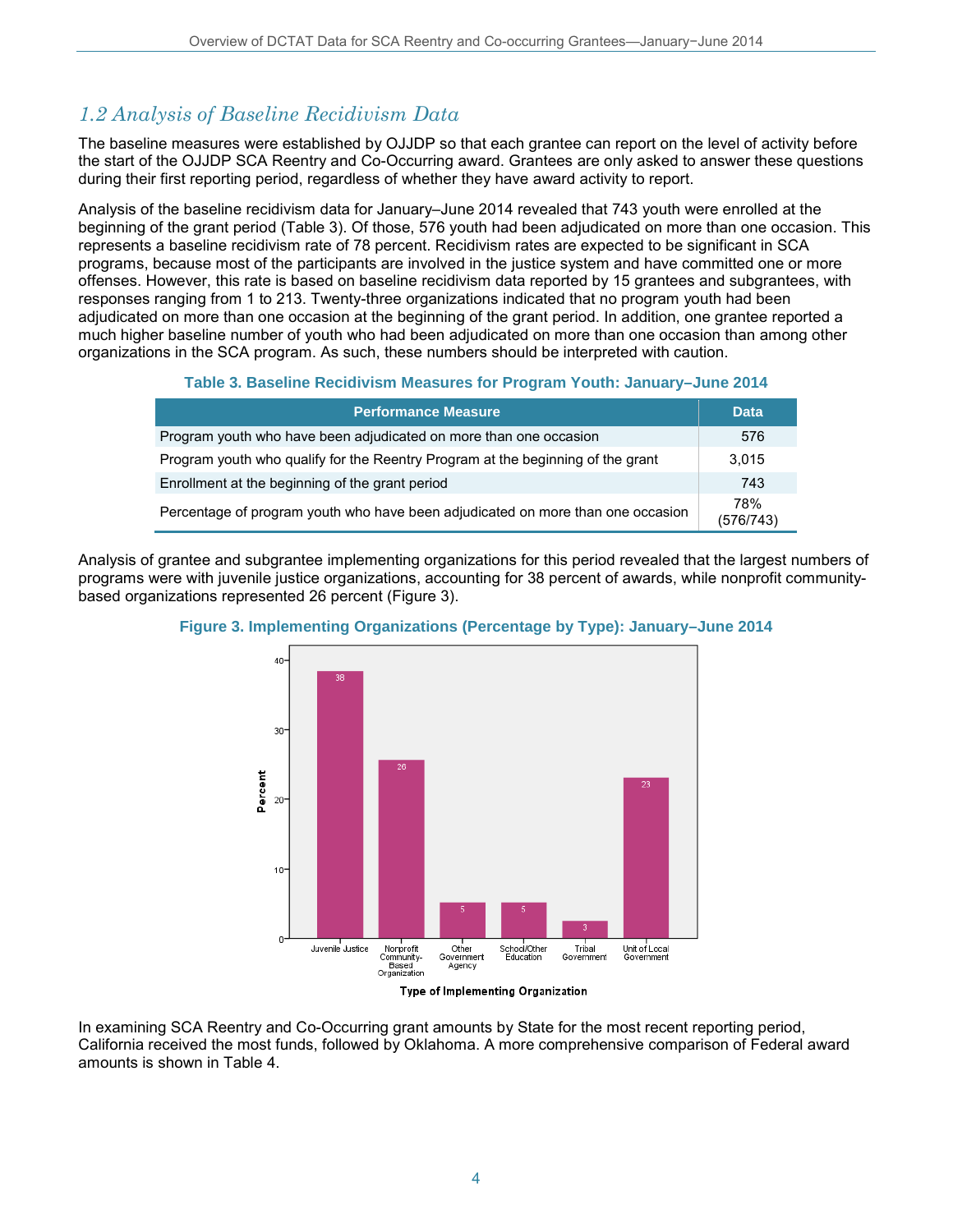| <b>Grantee State</b> | <b>Federal Award Amount (Dollars)</b> |
|----------------------|---------------------------------------|
| AZ                   | \$750,000                             |
| CA                   | 6,908,840                             |
| <b>CO</b>            | 599,498                               |
| DE                   | 448,566                               |
| FL                   | 750,000                               |
| IL                   | 1,323,185                             |
| MA                   | 582,268                               |
| <b>MO</b>            | 358,477                               |
| <b>NE</b>            | 550,585                               |
| <b>NJ</b>            | 123,753                               |
| <b>NY</b>            | 741.949                               |
| <b>OH</b>            | 1,319,119                             |
| OK                   | 1,623,428                             |

#### **Table 4. Federal Award Amount by State (Dollars): January–June 2014**

### **2. Analysis of Core Measures**

The next section presents an aggregate of performance measures data (Table 5). Of the 1,166 youth served by SCA Reentry and Co-Occurring grantees, 1,043 youth (89 percent) were served using an evidence-based program or practice. In addition, 58 percent (284) of eligible youth exited programs after completing program requirements. Each grantee defines the requirements needed for a youth to complete each program. Sometimes a program cannot be completed in the 6 months represented by the reporting period. For example, in one program, youth have to complete 9 months of mentoring to be considered successful. If a youth exits such a program for any reason before 9 months of mentoring is complete, he or she is considered unsuccessful. The lack of a shorter-term definition for program completion therefore decreases the overall program completion rate.

#### **Table 5. Performance Measures for Program Youth Served and Exiting Programs: January–June 2014**

| <b>Performance Measure</b>                                                | Youth | <b>Percent</b> |
|---------------------------------------------------------------------------|-------|----------------|
| Youth served                                                              | 1.166 | N/A            |
| Youth served using an evidence-based program or practice                  | 1.043 | 89             |
| <b>Performance Measure</b>                                                | Youth | <b>Percent</b> |
| Youth who exited the program (either successfully or<br>unsuccessfully)   | 488   | N/A            |
| Youth who exited the program having completed all program<br>requirements | 284   | 58             |

Overall program completion rates for youth have remained relatively stable since July–December 2011, with a steady increase in the overall rate since 2012 (Figure 4). Please note that the rate remained the same for January– June 2012 and July–December 2012 (51 percent).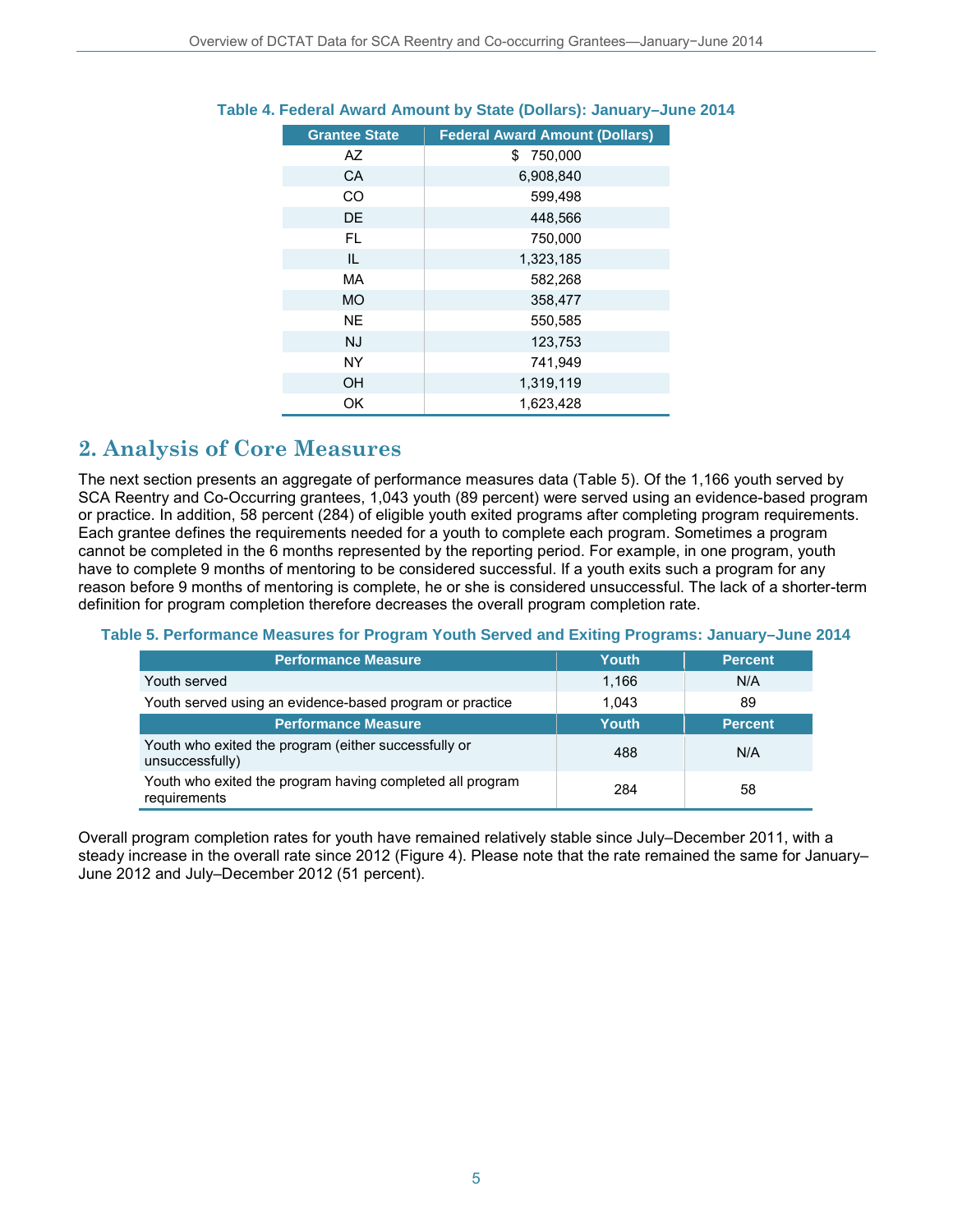

**Figure 4. Program Completion Rates: October 2009–June 2014**

The success of the SCA Reentry and Co-Occurring Grants Program is largely dependent on the reoffending rates of the program youth. Technical violations and actual new adjudications are measured separately to allow for a better understanding of the population being served by the grant. As shown in Table 6, 952 youth were tracked for technical violations. Of those, 123 were committed to a juvenile residential facility, and 107 received some other sentence as a result of a technical violation during the reporting period.

Long-term measurement of technical violations revealed that 380 youth who exited the program 6 to 12 months ago were tracked for technical violations during the reporting period. Of those, 5 were committed to a juvenile residential facility, and 12 received some other sentence as the result of a technical violation.

| <b>Performance Measure</b>                                                                                                                            | <b>Youth</b> | <b>Percent</b> |
|-------------------------------------------------------------------------------------------------------------------------------------------------------|--------------|----------------|
| Program youth tracked for technical violations (short-term<br>outcome)                                                                                | 952          | N/A            |
| Program youth committed to a juvenile residential facility as a<br>result of a technical violation                                                    | 123          | 13             |
| Youth sentenced to adult prison as a result of a technical violation                                                                                  | 0            | 0              |
| Youth who received some other sentence as a result of a<br>technical violation                                                                        | 107          | 11             |
| <b>Total</b>                                                                                                                                          | 230/952      | 24             |
| <b>Performance Measure</b>                                                                                                                            | Youth        | <b>Percent</b> |
| Program youth who exited the program 6–12 months ago and<br>were tracked for technical violations (long-term outcome)                                 | 380          | N/A            |
| Program youth who exited the program 6–12 months ago and<br>were committed to a juvenile residential facility as a result of a<br>technical violation | 5            | 1              |
| Youth who exited the program 6-12 months ago and were<br>sentenced to adult prison as a result of a technical violation                               | $\mathbf{0}$ | $\Omega$       |
| Youth who exited the program 6–12 months ago and received<br>some other sentence as a result of a technical violation                                 | 12           | 3              |
| Total                                                                                                                                                 | 17/380       | 4              |

#### **Table 6. Technical Violation Measures for Program Youth Tracked: January–June 2014**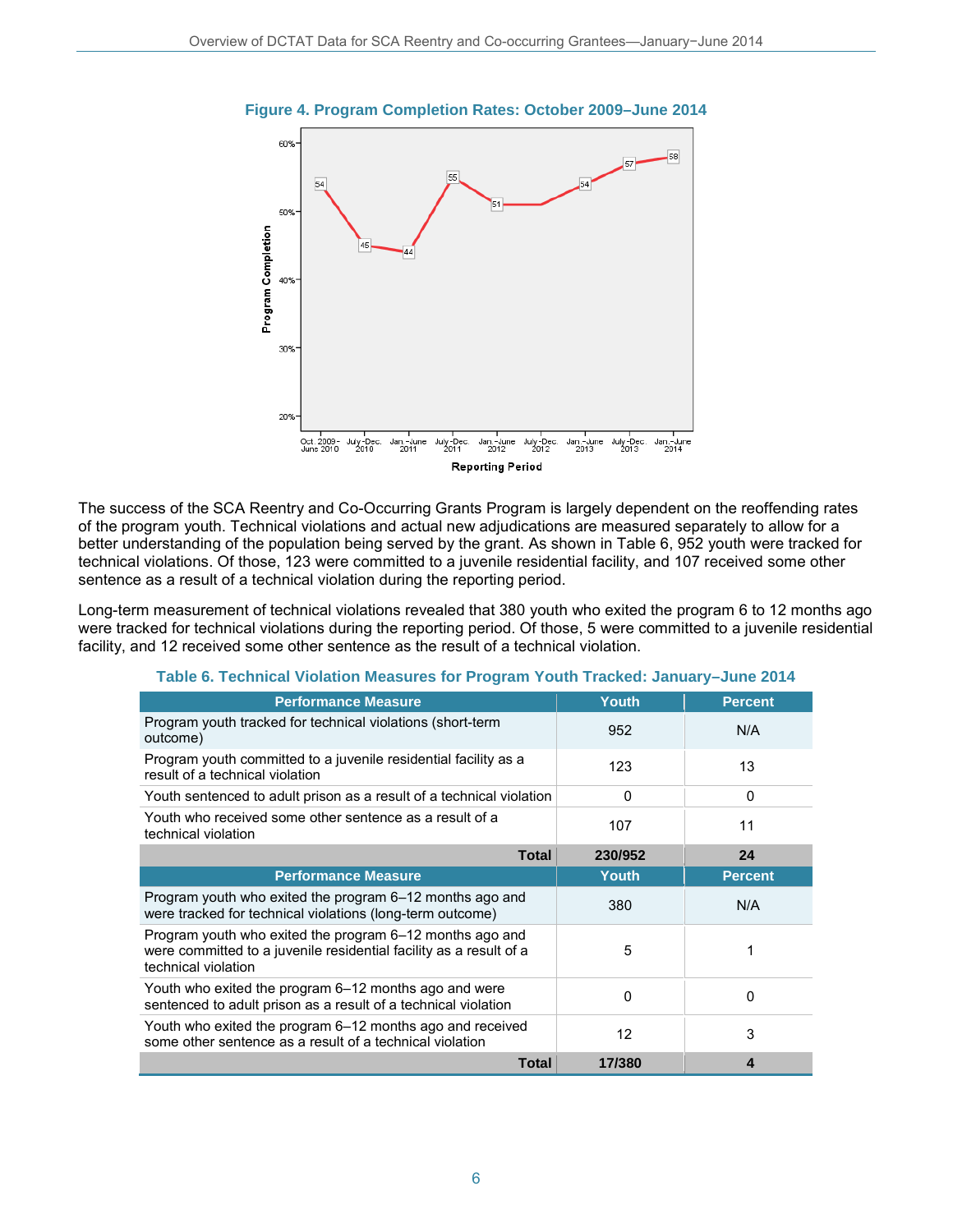As shown in Table 7, of the 1,373 program youth who were tracked for adjudications during the reporting period, 50 (4 percent) were committed to a juvenile residential facility as the result of a new adjudication. Moreover, 47 were sentenced to adult prison, and 88 were given some other sentence during the reporting period.

Long-term recidivism data showed that 541 youth had exited the program 6 to 12 months ago and were tracked for new adjudications during the reporting period. Of those, 36 (7 percent) were recommitted to a juvenile residential facility, 12 were sentenced to adult prison, and 35 were given some other sentence as the result of a new adjudication.

| $\mathbf{1}$ which is the contract of the contract of $\mathbf{1}$ is the contract of the contract of the contract of the contract of the contract of the contract of the contract of the contract of the contract of the contract of |       |                |  |  |
|---------------------------------------------------------------------------------------------------------------------------------------------------------------------------------------------------------------------------------------|-------|----------------|--|--|
| <b>Performance Measure</b>                                                                                                                                                                                                            | Youth | <b>Percent</b> |  |  |
| Program youth tracked for adjudications (short-term outcome)                                                                                                                                                                          | 1.373 | N/A            |  |  |
| Program youth committed to a juvenile residential facility as the<br>result of a new adjudication                                                                                                                                     | 50    | 4              |  |  |

#### **Table 7. Recidivism Measures for Program Youth Tracked: January–June 2014**

| result of a new adjudication                                                                                                                           |           |                |
|--------------------------------------------------------------------------------------------------------------------------------------------------------|-----------|----------------|
| Youth sentenced to adult prison as the result of a new<br>adjudication                                                                                 | 47        | 3              |
| Youth given some other sentence as the result of a new<br>adjudication                                                                                 | 88        | 6              |
| <b>Total</b>                                                                                                                                           | 185/1,373 | 13             |
| <b>Performance Measure</b>                                                                                                                             | Youth     | <b>Percent</b> |
| Program youth who exited the program 6–12 months ago and<br>were tracked for new adjudications (long-term outcome)                                     | 541       | N/A            |
| Program youth who exited the program 6–12 months ago and<br>were recommitted to a juvenile residential facility as the result of<br>a new adjudication | 36        | 7              |
| Youth who exited the program 6-12 months ago and were<br>sentenced to adult prison as the result of a new adjudication                                 | 12        | 2              |
| Youth who exited the program 6–12 months ago and were given<br>some other sentence as the result of a new adjudication                                 | 35        | 6              |
| Total                                                                                                                                                  | 83/541    | 15             |

A more comprehensive comparison of short-term recidivism rates by reporting period is shown in Figure 5. Overall, rates have remained fairly consistent since the first two reporting periods, as the SCA Reentry and Co-Occurring Grants Programs continue to expand.



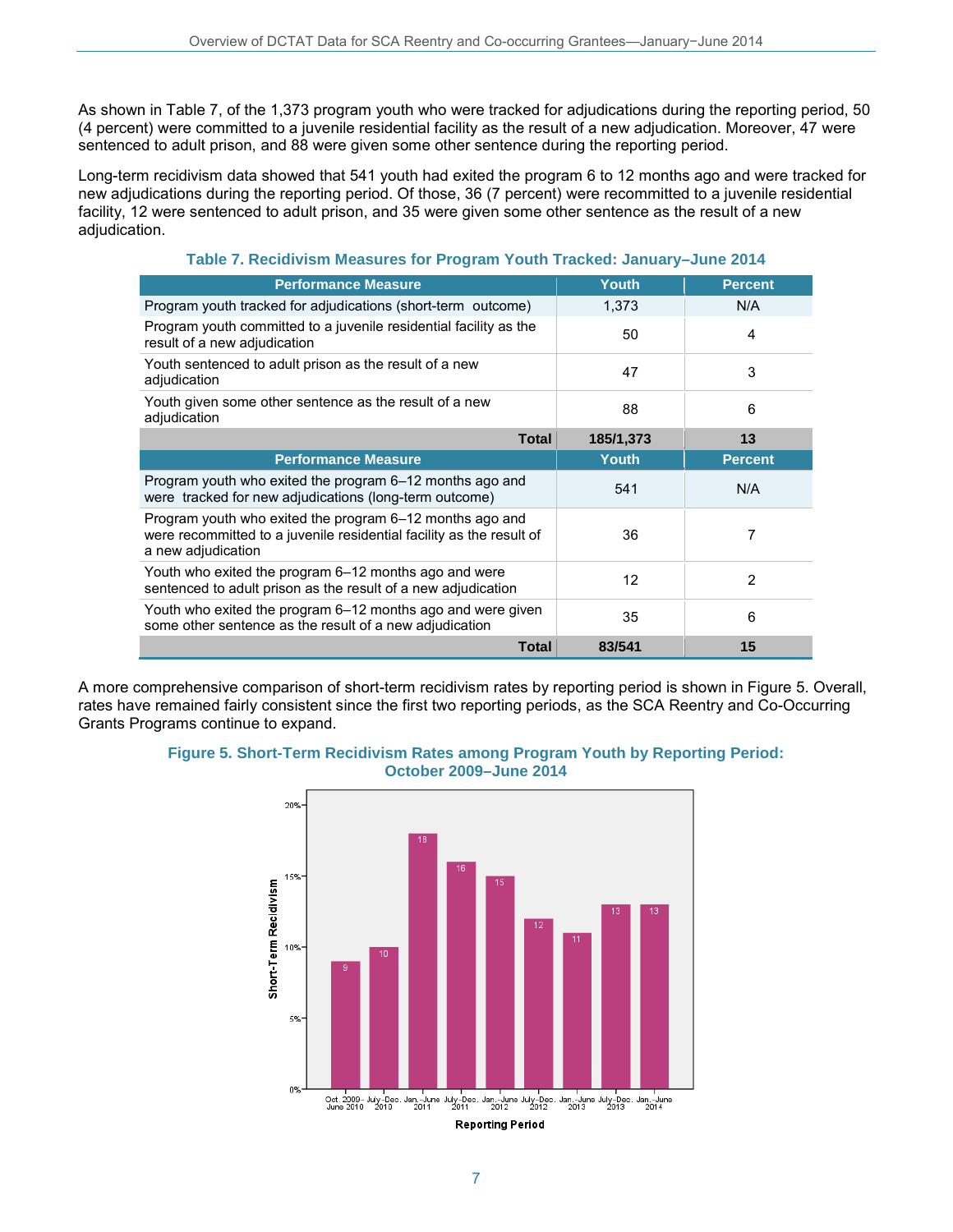Likewise, Figure 6 shows a comparison of the long-term recidivism rates by reporting period. Please note that data were not available for the initial reporting period. As with short-term recidivism, long-term analysis of this measure revealed relatively stable rates over time.



**Figure 6. Long-Term Recidivism Rates among Program Youth by Reporting Period: October 2009–June 2014**

Grantees provided youth with substance use counseling, mental health, and housing services (Figure 7). Of the 566 youth identified as needing substance use counseling, 380 youth (67 percent) actually received this service. In addition, 355 eligible youth (74 percent) received mental health services, and 93 youth (16 percent) successfully found housing during the reporting period. There is clearly a continued need for more substance use counseling and mental health services as well as housing services for youth—more than can currently be funded through these grants.





Table 8 presents program data on youth whose selected target behaviors improved in the short term. Participating youth showed the most improvement in substance use and perception of social support (74 percent each).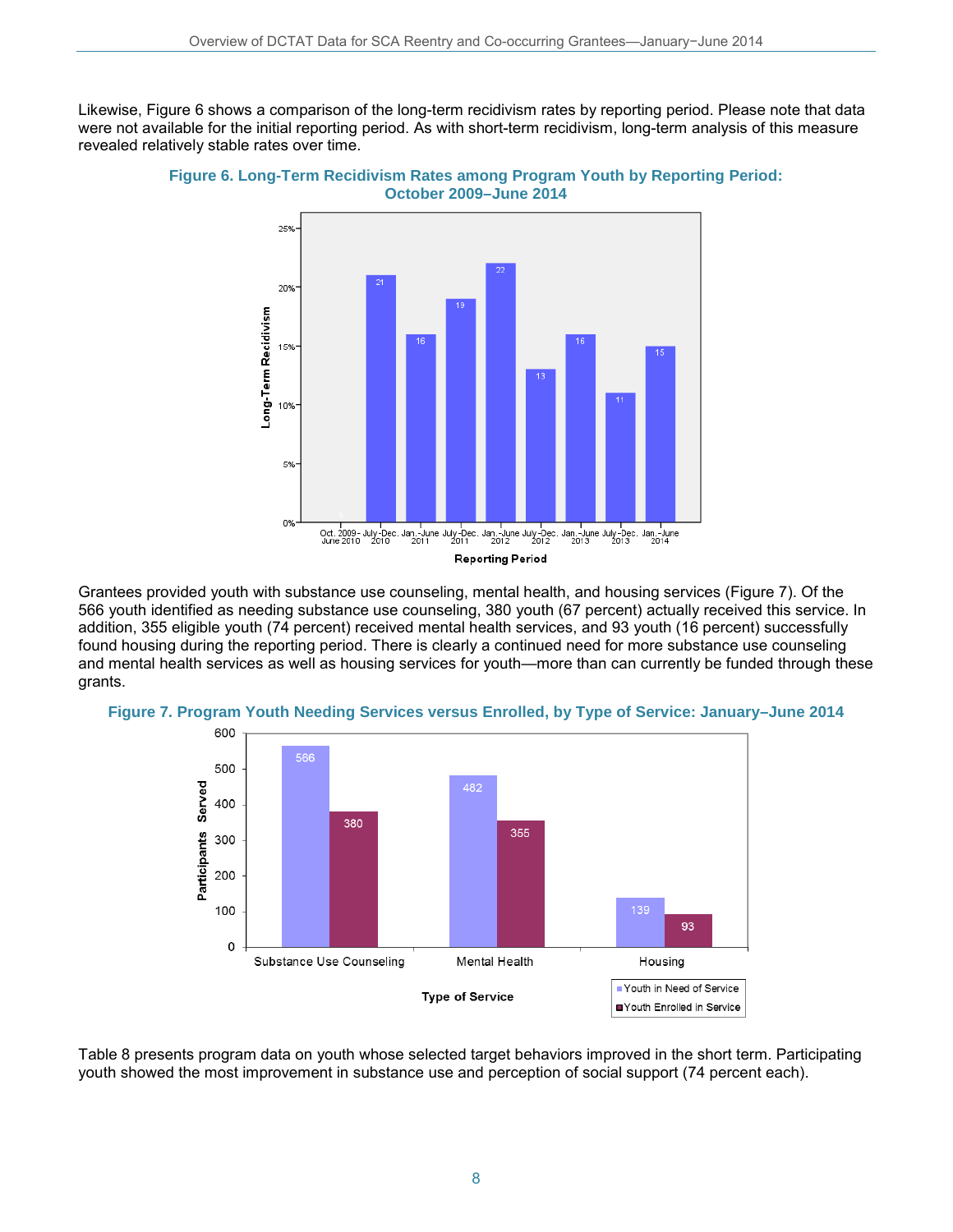| <b>Target Behavior</b>                                    | <b>Youth Served</b> | <b>Youth with Intended</b><br><b>Behavior Change</b> | <b>Percentage of Youth</b><br>with Intended Behavior<br><b>Change</b> |
|-----------------------------------------------------------|---------------------|------------------------------------------------------|-----------------------------------------------------------------------|
| Antisocial Behavior                                       | 358                 | 236                                                  | 66%                                                                   |
| <b>Family Relationships</b>                               | 148                 | 65                                                   | 44                                                                    |
| Social Competence                                         | 67                  | 29                                                   | 43                                                                    |
| Gang Resistance/Involvement                               | 23                  | 16                                                   | 70                                                                    |
| Substance Use                                             | 74                  | 55                                                   | 74                                                                    |
| School Attendance                                         | 280                 | 202                                                  | 72                                                                    |
| <b>General Education Development</b><br>(GED) Test Passed | 18                  | 9                                                    | 50                                                                    |
| Grade Point Average (GPA)                                 | 125                 | 87                                                   | 70                                                                    |
| Perception of Social Support                              | 47                  | 35                                                   | 74                                                                    |
| <b>Total</b>                                              | 1,140               | 734                                                  | 64%                                                                   |

#### **Table 8. Change in Short-term Target Behaviors among Program Youth: January–June 2014**

Table 9 lists long-term percentages for the specified target behavior for January–June 2014. Long-term outcomes are measured 6–12 months after a youth leaves or completes the program. Overall, 58 percent of program youth had a positive change in behavior 6-12 months after the program.

| Table 9. Change in Long-term Target Behaviors among Program Youth: January-June 2014 |  |
|--------------------------------------------------------------------------------------|--|

| <b>Target Behavior</b>                                    | <b>Youth Served</b> | <b>Youth with Intended</b><br><b>Behavior Change</b> | <b>Percentage of Youth</b><br>with Intended Behavior<br><b>Change</b> |
|-----------------------------------------------------------|---------------------|------------------------------------------------------|-----------------------------------------------------------------------|
| Antisocial Behavior                                       | 230                 | 214                                                  | 93%                                                                   |
| <b>Family Relationships</b>                               | 65                  | 10                                                   | 15                                                                    |
| Social Competence                                         | $\Omega$            | 0                                                    | $\Omega$                                                              |
| Gang Resistance/Involvement                               | 0                   | 0                                                    | $\mathbf 0$                                                           |
| Substance Use                                             | 8                   | 7                                                    | 88                                                                    |
| School Attendance                                         | 103                 | 6                                                    | 6                                                                     |
| <b>General Education Development</b><br>(GED) Test Passed | 9                   | 5                                                    | 56                                                                    |
| Grade Point Average (GPA)                                 | $\Omega$            | 0                                                    | $\mathbf 0$                                                           |
| Perception of Social Support                              | $\Omega$            | $\Omega$                                             | $\Omega$                                                              |
| <b>Total</b>                                              | 415                 | 242                                                  | 58%                                                                   |

Figures 8 and 9 report the percentage of youth who exhibited an overall desired change in behavior from October 2009 to June 2014. Please note that long-term data were not available for the first two reporting periods.